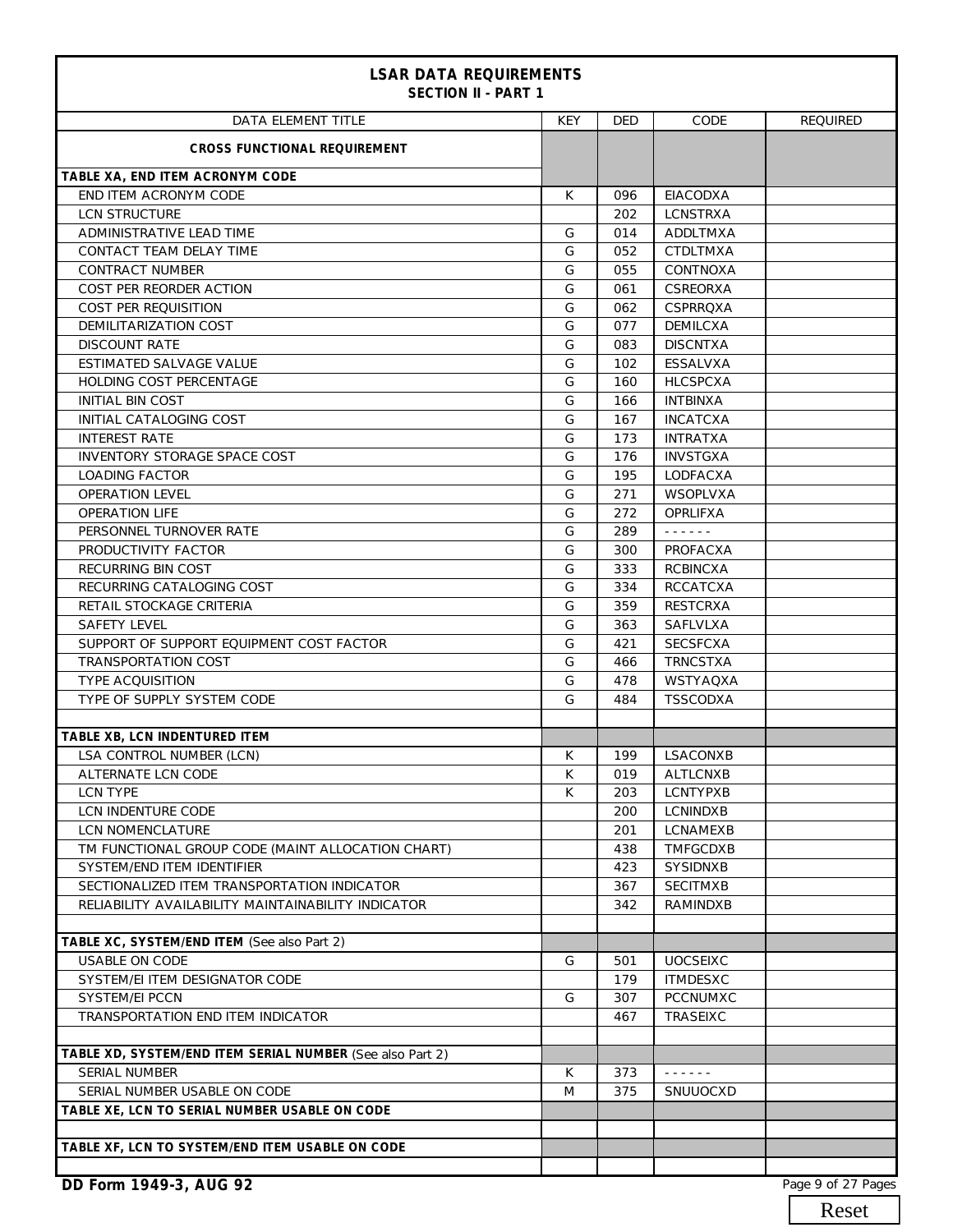| <b>LSAR DATA REQUIREMENTS</b><br><b>SECTION II - PART 1</b> |     |            |                                      |                 |  |
|-------------------------------------------------------------|-----|------------|--------------------------------------|-----------------|--|
| DATA ELEMENT TITLE                                          | KEY | <b>DED</b> | CODE                                 | <b>REQUIRED</b> |  |
| <b>CROSS FUNCTIONAL REQUIREMENT</b>                         |     |            |                                      |                 |  |
| TABLE XG, FUNCTIONAL/PHYSICAL LCN MAPPING                   |     |            |                                      |                 |  |
| TABLE XH, COMMERCIAL AND GOVERNMENT ENTITY                  |     |            |                                      |                 |  |
| COMMERCIAL AND GOVERNMENT ENTITY (CAGE) CODE                | К   | 046        | CAGECDXH                             |                 |  |
| <b>CAGE NAME</b>                                            |     | 047        | CANAMEXH                             |                 |  |
| <b>CAGE ADDRESS</b>                                         |     | 047        | $\omega$ is a second set of $\omega$ |                 |  |
| TABLE XI, TECHNICAL MANUAL CODE AND NUMBER INDEX            |     |            |                                      |                 |  |
| TECHNICAL MANUAL (TM) CODE                                  | К   | 437        | TMCODEXI                             |                 |  |
| TM NUMBER                                                   | G   | 440        | <b>TMNUMBXI</b>                      |                 |  |
|                                                             |     |            |                                      |                 |  |
| OPERATIONS AND MAINTENANCE REQUIREMENTS                     |     |            |                                      |                 |  |
| TABLE AA, OPERATIONS AND MAINTENANCE REQUIREMENTS           |     |            |                                      |                 |  |
| END ITEM ACRONYM CODE                                       | F   | 096        | <b>EIACODXA</b>                      |                 |  |
| LSA CONTROL NUMBER (LCN)                                    | F   | 199        | LSACONXB                             |                 |  |
| <b>ALTERNATE LCN CODE</b>                                   | F   | 019        | <b>ALTLCNXB</b>                      |                 |  |
| <b>LCN TYPE</b>                                             | F   | 203        | <b>LCNTYPXB</b>                      |                 |  |
| SERVICE DESIGNATOR CODE                                     | K   | 376        | <b>SERDESAA</b>                      |                 |  |
| REQUIRED MAXIMUM TIME TO REPAIR                             | G   | 222        | <b>MAXTTRAA</b>                      |                 |  |
| REQUIRED ACHIEVED AVAILABILITY                              | G   | 001        | <b>ACHAVAAA</b>                      |                 |  |
| REQUIRED INHERENT AVAILABILITY                              | G   | 164        | <b>INHAVAAA</b>                      |                 |  |
| OPERATIONAL MEAN ACTIVE MAINTENANCE DOWNTIME                | G   | 223        | OMAMDTAA                             |                 |  |
| TECHNICAL MEAN ACTIVE MAINTENANCE DOWNTIME                  | G   | 223        | TMAMDTAA                             |                 |  |
| REQUIRED OPERATIONAL MEAN TIME TO REPAIR                    | G   | 236        | <b>OPMTTRAA</b>                      |                 |  |
| REQUIRED TECHNICAL MEAN TIME TO REPAIR                      | G   | 236        | <b>TEMTTRAA</b>                      |                 |  |
| NUMBER OPERATING LOCATIONS                                  | G   | 262        | NUOPLOAA                             |                 |  |
| <b>CREW SIZE</b>                                            | G   | 064        | CREWSZAA                             |                 |  |
| TOTAL SYSTEMS SUPPORTED                                     | G   | 454        | <b>TOSYSUAA</b>                      |                 |  |
| RELIABILITY CENTERED MAINTENANCE LOGIC UTILIZED             | G   | 345        | <b>RCMLOGAA</b>                      |                 |  |
|                                                             |     |            |                                      |                 |  |
| TABLE AB, WAR PEACE OPERATIONS AND MAINTENANCE REQUIREMENT  |     |            |                                      |                 |  |
| OPERATIONAL REQUIREMENT INDICATOR                           | K   | 275        | <b>OPROINAB</b>                      |                 |  |
| ANNUAL NUMBER OF MISSIONS                                   | G   | 021        | <b>ANNOMIAB</b>                      |                 |  |
| ANNUAL OPERATING DAYS                                       | G   | 022        | ANOPDAAB                             |                 |  |
| ANNUAL OPERATING TIME                                       | G   | 024        | ANOPTIAB                             |                 |  |
| MEAN MISSION DURATION                                       | G   | 228        | <b>MMISDUAB</b>                      |                 |  |
| REQUIRED OPERATIONAL AVAILABILITY                           | G   | 273        | <b>OPAVAIAB</b>                      |                 |  |
| REQUIRED ADMINISTRATIVE AND LOGISTIC DELAY TIME             | G   | 013        | OPALDTAB                             |                 |  |
| REQUIRED STANDBY TIME                                       | G   | 403        | <b>OSTBTIAB</b>                      |                 |  |
|                                                             |     |            |                                      |                 |  |
| TABLE AC, MAINTENANCE LEVEL REQUIREMENT                     |     |            |                                      |                 |  |
| OPERATIONS AND MAINTENANCE LEVEL CODE                       | К   | 277        | OMLVLCAC                             |                 |  |
| MAINTENANCE LEVEL MAXIMUM TIME TO REPAIR                    | G   | 222        | <b>MLMTTRAC</b>                      |                 |  |
| NUMBER OF SYSTEMS SUPPORTED                                 | G   | 265        | <b>MLNSSUAC</b>                      |                 |  |
| MAINTENANCE LEVEL SCHEDULED ANNUAL MAN-HOURS                | G   | 020        | <b>MLSAMHAC</b>                      |                 |  |
| MAINTENANCE LEVEL UNSCHEDULED ANNUAL MAN-HOURS              | G   | 020        | MLUAMHAC                             |                 |  |
| SCHEDULED MAN-HOUR PER OPERATING HOUR                       | G   | 215        | <b>MLSMHOAC</b>                      |                 |  |
| UNSCHEDULED MAN-HOUR PER OPERATING HOUR                     | G   | 215        | MLUMHOAC                             |                 |  |
| UNSCHEDULED MAINTENANCE MEAN ELAPSED TIME                   | G   | 499        | MLUMETAC                             |                 |  |
| UNSCHEDULED MAINTENANCE MEAN MAN-HOURS                      | G   | 499        | MLUMMHAC                             |                 |  |
|                                                             |     |            |                                      |                 |  |
| TABLE AD, ORGANIZATIONAL LEVEL REQUIREMENT                  |     |            |                                      |                 |  |
| DAILY INSPECTION MEAN ELAPSED TIME                          | G   | 280        | <b>DINMETAD</b>                      |                 |  |
| DAILY INSPECTION MEAN MAN-HOURS                             | G   | 280        | <b>DINMMHAD</b>                      |                 |  |

Reset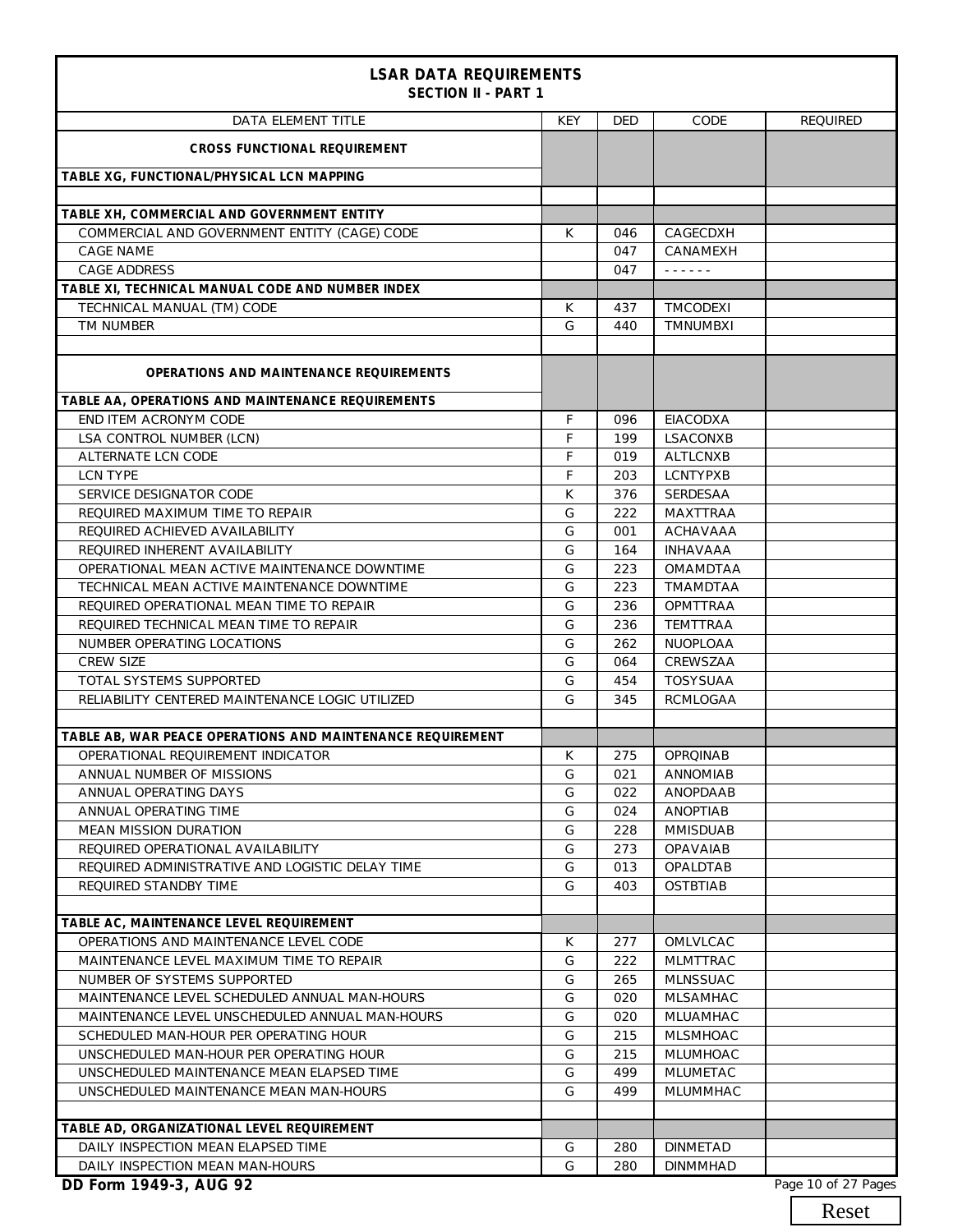| <b>LSAR DATA REQUIREMENTS</b><br><b>SECTION II - PART 1</b> |     |            |                                      |                 |
|-------------------------------------------------------------|-----|------------|--------------------------------------|-----------------|
| DATA ELEMENT TITLE                                          | KEY | <b>DED</b> | CODE                                 | <b>REQUIRED</b> |
| <b>OPERATIONS AND MAINTENANCE REQUIREMENTS</b>              |     |            |                                      |                 |
| TABLE AD, ORGANIZATIONAL LEVEL REQUIREMENT (Continued)      |     |            |                                      |                 |
| PREOPERATIVE INSPECTION MEAN ELAPSED TIME                   | G   | 280        | PREMETAD                             |                 |
| PREOPERATIVE INSPECTION MEAN MAN-HOURS                      | G   | 280        | PREMMHAD                             |                 |
| POST OPERATIVE INSPECTION MEAN ELAPSED TIME                 | G   | 280        | POIMETAD                             |                 |
| POST OPERATIVE INSPECTION MEAN MAN-HOURS                    | G   | 280        | <b>POIMMHAD</b>                      |                 |
| PERIODIC INSPECTION MEAN ELAPSED TIME                       | G   | 280        | PINMETAD                             |                 |
| PERIODIC INSPECTION MEAN MAN-HOURS                          | G   | 280        | PINMMHAD                             |                 |
| MISSION PROFILE CHANGE MEAN ELAPSED TIME                    | G   | 280        | <b>MPCMETAD</b>                      |                 |
| MISSION PROFILE CHANGE MEAN MAN-HOURS                       | G   | 280        | <b>MPCMMHAD</b>                      |                 |
| TURNAROUND INSPECTION MEAN ELAPSED TIME                     | G   | 280        | <b>TINMETAD</b>                      |                 |
| TURNAROUND INSPECTION MEAN MAN-HOURS                        | G   | 280        | <b>TINMMHAD</b>                      |                 |
| TABLE AE, SKILL OPERATIONS AND MAINTENANCE REQUIREMENT      |     |            |                                      |                 |
| SKILL SPECIALTY CODE                                        | F   | 387        | <b>SKSPCDGA</b>                      |                 |
| AVAILABLE MAN HOUR                                          | G   | 028        | AVAIMHAE                             |                 |
| AVAILABLE QUANTITY                                          | G   | 324        | <b>QTYAVAAE</b>                      |                 |
| UTILIZATION RATIO                                           | G   | 503        | <b>UTRATIAE</b>                      |                 |
| TABLE AF, WAR PEACE ADDITIONAL REQUIREMENTS NARRATIVE       |     |            |                                      |                 |
| ADDITIONAL REQUIREMENTS                                     | G   | 009        | WPADDRAF                             |                 |
| TABLE AG, RELIABILITY REQUIREMENT                           |     |            |                                      |                 |
| ANNUAL OPERATING REQUIREMENT                                | M   | 023        | ANOPREAG                             |                 |
| OPERATIONAL REQUIREMENTS INDICATOR                          | M   | 275        | <b>OPROINAB</b>                      |                 |
| REQUIRED OPERATIONAL MEAN TIME BETWEEN FAILURES             | G   | 229        | OPMTBFAG                             |                 |
| REQUIRED TECHNICAL MEAN TIME BETWEEN FAILURES               | G   | 229        | <b>TEMTBFAG</b>                      |                 |
| REQUIRED OPERATIONAL MEAN TIME BETWEEN MAINT ACTIONS        | G   | 230        | OPMRBMAG                             |                 |
| REQUIRED TECHNICAL MEAN TIME BETWEEN MAINT ACTIONS          | G   | 230        | TMTBMAAG                             |                 |
| REQUIRED MEAN TIME BETWEEN REMOVALS                         | G   | 235        | <b>MTBRXXAG</b>                      |                 |
|                                                             |     |            |                                      |                 |
| TABLE AH, INTEROPERABILITY REQUIREMENT                      |     |            |                                      |                 |
| <b>INTEROPERABLE ITEM NAME</b>                              | K   | 182        | <b>IONAMEAH</b>                      |                 |
| INTEROPERABLE ITEM NUMBER TYPE                              | K   | 266        | <b>IOINTYAH</b>                      |                 |
| INTEROPERABLE CAGE CODE                                     | G   | 046        | <b>IOCAGEAH</b>                      |                 |
| INTEROPERABLE REFERENCE NUMBER                              | G   | 337        | <b>IOREFNAH</b>                      |                 |
| INTEROPERABLE ITEM NATIONAL STOCK NUMBER                    | G   | 253        | $\omega$ is a second set of $\omega$ |                 |
| INTEROPERABLE ITEM TECHNICAL MANUAL NUMBER                  | G   | 440        | <b>IOITNMAH</b>                      |                 |
| TABLE AI, MODELING DATA                                     |     |            |                                      |                 |
| MODELING SERVICE DESIGNATOR CODE                            | K   | 376        | <b>SERDESAI</b>                      |                 |
| MODELING OPERATIONS AND MAINTENANCE LEVEL CODE              | К   | 277        | <b>OMLVLCAI</b>                      |                 |
| <b>LABOR RATE</b>                                           | G   | 189        | LABRATAI                             |                 |
| NUMBER OF SHOPS                                             | G   | 263        | <b>NOSHPSAI</b>                      |                 |
| REPAIR WORK SPACE COST                                      | G   | 352        | <b>RPWSCSAI</b>                      |                 |
| REQUIRED DAYS OF STOCK                                      | G   | 357        | <b>RODSTKAI</b>                      |                 |
| TABLE AJ, OPERATIONS AND MAINTENANCE SHIPPING REQUIREMENTS  |     |            |                                      |                 |
| OPERATIONS AND MAINTENANCE LEVEL FROM                       | K   | 277        | OMLVLFAJ                             |                 |
| OPERATIONS AND MAINTENANCE LEVEL TO                         | К   | 277        | OMLVLTAJ                             |                 |
| <b>SHIP DISTANCE</b>                                        | G   | 085        | SHPDISAJ                             |                 |
| SHIP TIME                                                   | G   | 379        | TIMESHAJ                             |                 |
|                                                             |     |            |                                      |                 |
| TABLE AK, SYSTEM END ITEM NARRATIVE                         |     |            |                                      |                 |
| SYSTEM END ITEM NARRATIVE CODE                              | K   | 424        | <b>SEINCDAK</b>                      |                 |
| ADDITIONAL SUPPORTABILITY CONSIDERATIONS                    | G   | 010        |                                      |                 |
| ADDITIONAL SUPPORTABILITY PARAMETERS                        | G   | 011        |                                      |                 |
| OPERATIONAL MISSION FAILURE DEFINITION                      | G   | 274        |                                      |                 |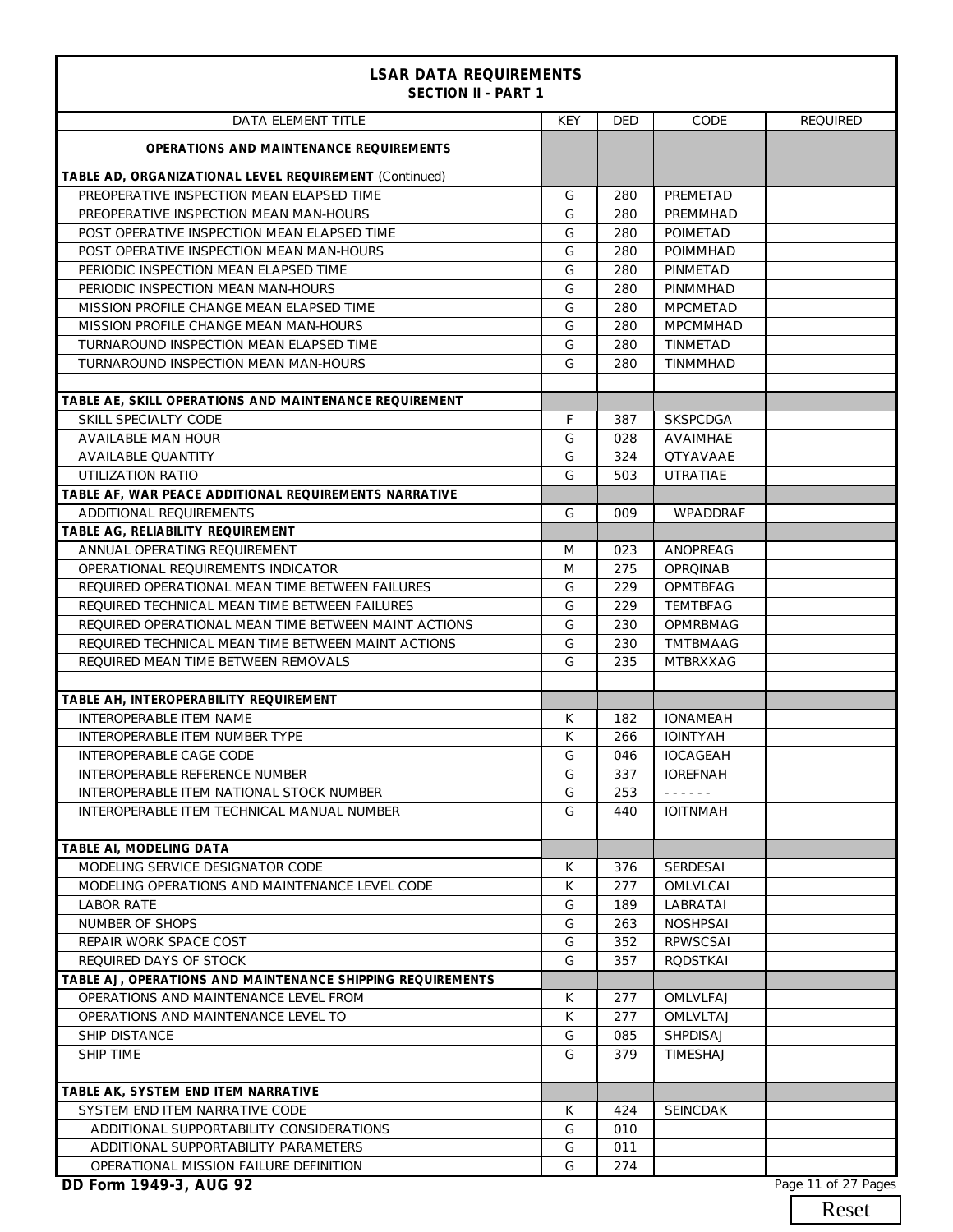| <b>LSAR DATA REQUIREMENTS</b><br><b>SECTION II - PART 1</b>                                                                                                 |     |     |                                      |                 |
|-------------------------------------------------------------------------------------------------------------------------------------------------------------|-----|-----|--------------------------------------|-----------------|
| <b>DATA ELEMENT TITLE</b>                                                                                                                                   | KEY | DED | CODE                                 | <b>REQUIRED</b> |
| ITEM RELIABILITY, AVAILABILITY, AND MAINTAINABILITY REQUIREMENTS;<br><b>FAILURE MODES EFFECTS AND CRITICALITY ANALYSIS;</b><br>AND MAINTAINABILITY ANALYSIS |     |     |                                      |                 |
| TABLE BA, RELIABILITY, AVAILABILITY AND MAINTAINABILITY (RAM)<br><b>CHARACTERISTICS</b>                                                                     |     |     |                                      |                 |
| END ITEM ACRONYM CODE                                                                                                                                       | F   | 096 | EIACODXA                             |                 |
| LSA CONTROL NUMBER (LCN)                                                                                                                                    | F   | 199 | LSACONXB                             |                 |
| ALTERNATE LCN CODE                                                                                                                                          | F   | 019 | <b>ALTLCNXB</b>                      |                 |
| <b>LCN TYPE</b>                                                                                                                                             | F   | 203 | <b>LCNTYPXB</b>                      |                 |
| MINIMUM EQUIPMENT LIST INDICATOR                                                                                                                            |     | 243 | <b>MEQLINBA</b>                      |                 |
| <b>CONVERSION FACTOR</b>                                                                                                                                    |     | 059 | CONVFABA                             |                 |
| <b>FAULT ISOLATION</b>                                                                                                                                      |     | 143 | $\omega$ is a set of $\omega$        |                 |
| BIT DETECTABILITY LEVEL PERCENTAGE                                                                                                                          |     | 032 | $\omega$ is a second set of $\omega$ |                 |
| BUILT IN TEST CANNOT DUPLICATE PERCENTAGE                                                                                                                   |     | 031 | <b>BITNDPBA</b>                      |                 |
| BUILT IN TEST RETEST OK PERCENT                                                                                                                             |     | 033 | <b>BITROPBA</b>                      |                 |
| <b>FAILURE RATE DATA SOURCE</b>                                                                                                                             |     | 141 | FRDATABA                             |                 |
| PILOT REWORK OVERHAUL CANDIDATE                                                                                                                             |     | 292 | PREOVCBA                             |                 |
| SECURITY CLEARANCE                                                                                                                                          |     | 369 | <b>SECCLEBA</b>                      |                 |
| SUPPORT CONCEPT                                                                                                                                             |     | 410 | <b>SUPCONBA</b>                      |                 |
| <b>WEAROUT LIFE</b>                                                                                                                                         |     | 505 | WEOULIBA                             |                 |
| LOGISTIC CONSIDERATIONS                                                                                                                                     |     | 196 | $\omega$ is a set of $\omega$        |                 |
|                                                                                                                                                             |     |     |                                      |                 |
| TABLE BB, RAM CHARACTERISTICS NARRATIVE                                                                                                                     |     |     |                                      |                 |
| RAM CHARACTERISTICS NARRATIVE CODE                                                                                                                          | К   | 341 | <b>RAMCNABB</b>                      |                 |
| <b>ITEM FUNCTION</b>                                                                                                                                        |     | 180 |                                      |                 |
| MAINTENANCE CONCEPT                                                                                                                                         |     | 207 |                                      |                 |
| MINIMUM EQUIPMENT LIST NARRATIVE                                                                                                                            |     | 244 |                                      |                 |
| <b>QUALITATIVE &amp; QUANTITATIVE MAINTAINABILITY ROMT</b>                                                                                                  |     | 315 |                                      |                 |
| MAINTENANCE PLAN RATIONALE                                                                                                                                  |     | 210 |                                      |                 |
| TABLE BC, RAM LOGISTICS CONSIDERATIONS                                                                                                                      |     |     |                                      |                 |
| LOGISTICS CONSIDERATION CODE                                                                                                                                | К   | 425 | <b>LOCOCOBC</b>                      |                 |
| RAM LOGISTICS CONSIDERATIONS                                                                                                                                |     | 426 | LOGNARBC                             |                 |
| TABLE BD, RAM INDICATOR CHARACTERISTICS                                                                                                                     |     |     |                                      |                 |
| <b>RAM INDICATOR CODE</b>                                                                                                                                   | K.  | 347 | RAMINDBD                             |                 |
| <b>ACHIEVED AVAILABILITY</b>                                                                                                                                |     | 001 | ACHAVABD                             |                 |
| <b>INHERENT AVAILABILITY</b>                                                                                                                                |     | 164 | <b>INHAVABD</b>                      |                 |
| <b>FAILURE RATE</b>                                                                                                                                         |     | 140 | <b>FAILRTBD</b>                      |                 |
| INHERENT MAINTENANCE FACTOR                                                                                                                                 |     | 165 | <b>INHMAFBD</b>                      |                 |
| MAXIMUM TIME TO REPAIR                                                                                                                                      |     | 222 | MAXTTRBD                             |                 |
| MEAN TIME TO REPAIR OPERATIONAL                                                                                                                             |     | 236 | <b>MTTROPBD</b>                      |                 |
| MEAN TIME TO REPAIR TECHNICAL                                                                                                                               |     | 236 | <b>MTTRTHBD</b>                      |                 |
| MEAN TIME BETWEEN FAILURES OPERATIONAL                                                                                                                      |     | 229 | OPMTBFBD                             |                 |
| MEAN TIME BETWEEN FAILURES TECHNICAL                                                                                                                        |     | 229 | TEMTBFBD                             |                 |
| MEAN TIME BETWEEN MAINTENANCE ACTIONS OPERATIONAL                                                                                                           |     | 230 | <b>OMTBMABD</b>                      |                 |
| MEAN TIME BETWEEN MAINTENANCE ACTIONS TECHNICAL                                                                                                             |     | 230 | <b>TMTBMABD</b>                      |                 |
| MEAN TIME BETWEEN MAINTENANCE INDUCED                                                                                                                       |     | 231 | <b>INMTBMBD</b>                      |                 |
| MEAN TIME BETWEEN MAINTENANCE INHERENT                                                                                                                      |     | 232 | <b>INHMTBBD</b>                      |                 |
| MEAN TIME BETWEEN MAINTENANCE NO DEFECT                                                                                                                     |     | 233 | <b>NOMTBMBD</b>                      |                 |
| MEAN TIME BETWEEN PREVENTIVE MAINTENANCE                                                                                                                    |     | 234 | <b>MTBMPVBD</b>                      |                 |
| MEAN TIME BETWEEN REMOVALS                                                                                                                                  |     | 235 | MTBRXXBD                             |                 |
|                                                                                                                                                             |     |     |                                      |                 |
| TABLE BE, WAR/PEACE RAM INDICATOR CHARACTERISTICS                                                                                                           |     |     |                                      |                 |
| RAM OPERATIONAL REQUIREMENT INDICATOR                                                                                                                       | K   | 275 | <b>OPROINBE</b>                      |                 |
| ADMINISTRATIVE AND LOGISTIC DELAY TIME                                                                                                                      |     | 013 | ALDTXXBE                             |                 |
| OPERATIONAL AVAILABILITY                                                                                                                                    |     | 273 | OPAVAIBE                             |                 |
| STANDBY TIME                                                                                                                                                |     | 403 | <b>STABYTBE</b>                      |                 |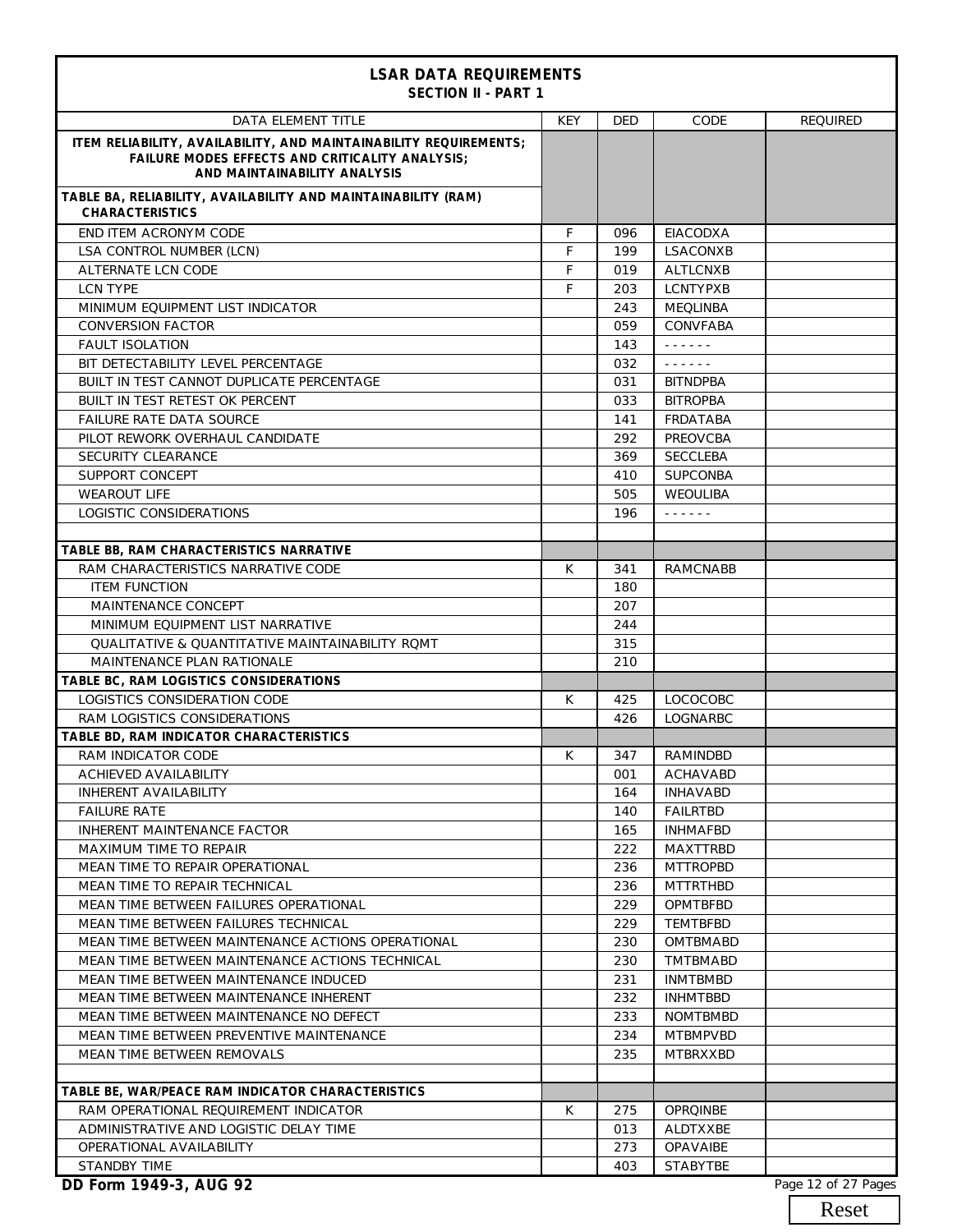| <b>LSAR DATA REQUIREMENTS</b><br><b>SECTION II - PART 1</b>                                                                                                 |            |            |                               |                 |  |
|-------------------------------------------------------------------------------------------------------------------------------------------------------------|------------|------------|-------------------------------|-----------------|--|
| <b>DATA ELEMENT TITLE</b>                                                                                                                                   | <b>KEY</b> | <b>DED</b> | CODE                          | <b>REQUIRED</b> |  |
| ITEM RELIABILITY, AVAILABILITY, AND MAINTAINABILITY REQUIREMENTS;<br><b>FAILURE MODES EFFECTS AND CRITICALITY ANALYSIS;</b><br>AND MAINTAINABILITY ANALYSIS |            |            |                               |                 |  |
| TABLE BF, FAILURE MODE AND RELIABILITY CENTERED MAINTENANCE<br>(RCM) ANALYSIS                                                                               |            |            |                               |                 |  |
| <b>FAILURE MODE INDICATOR</b>                                                                                                                               | K          | 134        | <b>FAMOINBF</b>               |                 |  |
| ENGINEERING FAILURE MODE MEAN TIME BETWEEN FAILURE                                                                                                          |            | 097        | <b>EFMTBFBF</b>               |                 |  |
| <b>FAILURE MODE CLASSIFICATION</b>                                                                                                                          |            | 132        | <b>FMCLASBF</b>               |                 |  |
| <b>FAILURE MODE RATIO</b>                                                                                                                                   |            | 136        | <b>FMRATOBF</b>               |                 |  |
| RELIABILITY CENTERED MAINTENANCE (RCM) LOGIC RESULTS                                                                                                        |            | 344        | $\omega$ is a set of $\omega$ |                 |  |
| <b>RCM DISPOSITION</b>                                                                                                                                      |            | 084        | والوالو والوالو               |                 |  |
| TABLE BG, FAILURE MODE AND RCM NARRATIVE                                                                                                                    |            |            |                               |                 |  |
| FAILURE MODE AND RCM NARRATIVE CODE                                                                                                                         | К          | 131        | <b>FMNCNABG</b>               |                 |  |
| FAILURE/DAMAGE MODE EFFECT END EFFECT                                                                                                                       |            | 125        |                               |                 |  |
| FAILURE/DAMAGE MODE EFFECT LOCAL                                                                                                                            |            | 126        |                               |                 |  |
| FAILURE/DAMAGE MODE EFFECT NEXT HIGHER                                                                                                                      |            | 127        |                               |                 |  |
| <b>FAILURE CAUSE</b>                                                                                                                                        |            | 124        |                               |                 |  |
| <b>FAILURE/DAMAGE MODE</b>                                                                                                                                  |            | 128        |                               |                 |  |
| FAILURE MODE DETECTION METHOD                                                                                                                               |            | 129        |                               |                 |  |
| FAILURE MODE PREDICTABILITY                                                                                                                                 |            | 138        |                               |                 |  |
| <b>FAILURE MODE REMARKS</b>                                                                                                                                 |            | 137        |                               |                 |  |
| REDESIGN RECOMMENDATIONS                                                                                                                                    |            | 426        |                               |                 |  |
| RCM AGE EXPLORATION                                                                                                                                         |            | 343        |                               |                 |  |
| RELIABILITY CENTERED MAINTENANCE REASONING                                                                                                                  |            | 346        |                               |                 |  |
| RCM REDESIGN RECOMMENDATIONS                                                                                                                                |            | 426        |                               |                 |  |
|                                                                                                                                                             |            |            |                               |                 |  |
| TABLE BH, FAILURE MODE TASK                                                                                                                                 |            |            |                               |                 |  |
| <b>TASK REOUIREMENT LCN</b>                                                                                                                                 | F          | 199        | <b>TLSACNBH</b>               |                 |  |
| TASK REQUIREMENT ALTERNATE LCN CODE                                                                                                                         | F          | 019        | <b>TALCNCBH</b>               |                 |  |
| TASK REQUIREMENT LCN TYPE                                                                                                                                   | F          | 203        | <b>TLCNTYBH</b>               |                 |  |
| <b>TASK CODE</b>                                                                                                                                            | F          | 427        | <b>TTASKCBH</b>               |                 |  |
| <b>TASK TYPE</b>                                                                                                                                            |            | 433        | <b>TATYPEBH</b>               |                 |  |
| MAINTENANCE INTERVAL                                                                                                                                        |            | 208        | <b>MAININBH</b>               |                 |  |
|                                                                                                                                                             |            |            |                               |                 |  |
| TABLE BI, FAILURE MODE INDICATOR (FMI) MISSION PHASE CODE (MPC)<br><b>CHARACTERISTICS</b>                                                                   |            |            |                               |                 |  |
| SAFETY HAZARD SEVERITY CODE                                                                                                                                 | M          | 362        | <b>FMSHSCBI</b>               |                 |  |
| FAILURE EFFECT PROBABILITY                                                                                                                                  |            | 130        | <b>FEPROBBI</b>               |                 |  |
| FAILURE MODE CRITICALITY NUMBER                                                                                                                             |            | 133        | <b>FACRNUBI</b>               |                 |  |
| FAILURE PROBABILITY LEVEL                                                                                                                                   |            | 139        | <b>FPROBLBI</b>               |                 |  |
| OPERATING TIME                                                                                                                                              |            | 269        | <b>FMOPTIBI</b>               |                 |  |
|                                                                                                                                                             |            |            |                               |                 |  |
| TABLE BJ, FMI MPC CHARACTERISTICS NARRATIVE                                                                                                                 |            |            |                               |                 |  |
| FMI - MPC CHARACTERISTICS NARRATIVE CODE                                                                                                                    | K          | 135        | <b>FMMPCNBJ</b>               |                 |  |
| COMPENSATING DESIGN PROVISIONS                                                                                                                              |            | 049        |                               |                 |  |
| COMPENSATING OPERATOR ACTION PROVISIONS                                                                                                                     |            | 050        |                               |                 |  |
|                                                                                                                                                             |            |            |                               |                 |  |
| TABLE BK, RAM CRITICALITY                                                                                                                                   |            |            |                               |                 |  |
| RAM SAFETY HAZARD SEVERITY CODE                                                                                                                             | К          | 362        | <b>FMSHSCBK</b>               |                 |  |
| RAM ITEM CRITICALITY NUMBER                                                                                                                                 |            | 178        | <b>RICRITBK</b>               |                 |  |
|                                                                                                                                                             |            |            |                               |                 |  |
| TABLE BL, MISSION PHASE OPERATIONAL MODE                                                                                                                    |            |            |                               |                 |  |
| MISSION PHASE CODE                                                                                                                                          | K          | 246        | <b>MISSPCBL</b>               |                 |  |
| MISSION PHASE OPERATIONAL MODE                                                                                                                              |            | 247        | <b>MPOPLDBL</b>               |                 |  |
|                                                                                                                                                             |            |            |                               |                 |  |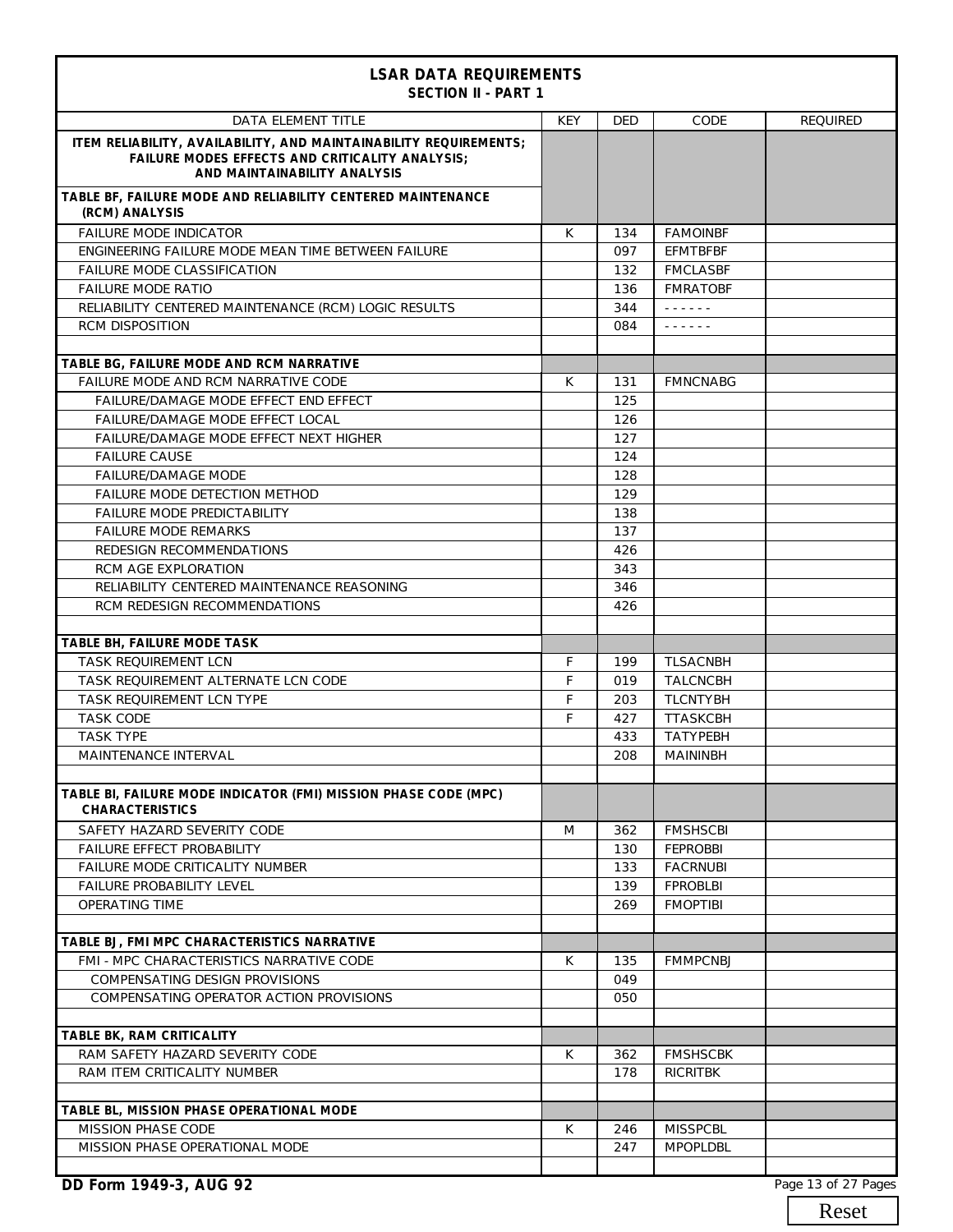| <b>LSAR DATA REQUIREMENTS</b><br><b>SECTION II - PART 1</b> |            |            |                                                                                                                                                                                                                                                                                                                                    |                 |
|-------------------------------------------------------------|------------|------------|------------------------------------------------------------------------------------------------------------------------------------------------------------------------------------------------------------------------------------------------------------------------------------------------------------------------------------|-----------------|
| DATA ELEMENT TITLE                                          | <b>KEY</b> | <b>DED</b> | CODE                                                                                                                                                                                                                                                                                                                               | <b>REQUIRED</b> |
| TASK ANALYSIS AND PERSONNEL AND SUPPORT REQUIREMENT         |            |            |                                                                                                                                                                                                                                                                                                                                    |                 |
| TABLE CA, TASK REQUIREMENT                                  |            |            |                                                                                                                                                                                                                                                                                                                                    |                 |
| END ITEM ACRONYM CODE                                       | F          | 096        | <b>EIACODXA</b>                                                                                                                                                                                                                                                                                                                    |                 |
| LSA CONTROL NUMBER (LCN)                                    | F          | 199        | LSACONXB                                                                                                                                                                                                                                                                                                                           |                 |
| ALTERNATE LCN CODE                                          | F          | 019        | <b>ALTLCNXB</b>                                                                                                                                                                                                                                                                                                                    |                 |
| LCN TYPE                                                    | F          | 203        | <b>LCNTYPXB</b>                                                                                                                                                                                                                                                                                                                    |                 |
| <b>TASK CODE</b>                                            | K          | 427        | <b>TASKCDCA</b>                                                                                                                                                                                                                                                                                                                    |                 |
| REFERENCED TASK CODE                                        |            | 427        | <b>REFTSKCA</b>                                                                                                                                                                                                                                                                                                                    |                 |
| TASK ANNUAL OPERATING REQUIREMENT MEASUREMENT BASE          |            | 238        | AORMSBCA                                                                                                                                                                                                                                                                                                                           |                 |
| <b>TASK IDENTIFICATION</b>                                  |            | 431        | <b>TASKIDCA</b>                                                                                                                                                                                                                                                                                                                    |                 |
| <b>TASK FREQUENCY</b>                                       |            | 430        | <b>TSKFROCA</b>                                                                                                                                                                                                                                                                                                                    |                 |
| TASK CRITICALITY CODE                                       |            | 429        | <b>TSKCRCCA</b>                                                                                                                                                                                                                                                                                                                    |                 |
| HARDNESS CRITICAL PROCEDURE CODE                            |            | 152        | <b>HRDCPCCA</b>                                                                                                                                                                                                                                                                                                                    |                 |
| HAZARDOUS MAINTENANCE PROCEDURES CODE                       |            | 155        | <b>HAZMPCCA</b>                                                                                                                                                                                                                                                                                                                    |                 |
| PREVENTIVE MAINTENANCE CHECKS AND SERVICES INDICATOR        |            | 296        | <b>PMCSIDCA</b>                                                                                                                                                                                                                                                                                                                    |                 |
| MEASURED MEAN ELAPSE TIME                                   |            | 224        | <b>MSDMETCA</b>                                                                                                                                                                                                                                                                                                                    |                 |
| PREDICTED MEAN ELAPSE TIME                                  |            | 224        | PRDMETCA                                                                                                                                                                                                                                                                                                                           |                 |
| MEASURED MEAN MAN HOURS                                     |            | 225        | <b>MSDMMHCA</b>                                                                                                                                                                                                                                                                                                                    |                 |
| PREDICTED MEAN MAN HOURS                                    |            | 225        | PRDMMHCA                                                                                                                                                                                                                                                                                                                           |                 |
| MEANS OF DETECTION                                          |            | 237        | $\mathbf{1} \quad \mathbf{2} \quad \mathbf{3} \quad \mathbf{4} \quad \mathbf{5} \quad \mathbf{6} \quad \mathbf{7}$                                                                                                                                                                                                                 |                 |
| FACILITY REQUIREMENT CODE                                   |            | 358        | <b>FTRNRQCA</b>                                                                                                                                                                                                                                                                                                                    |                 |
| TRAINING EQUIPMENT REQUIREMENT CODE                         |            | 358        | <b>TRNRQCCA</b>                                                                                                                                                                                                                                                                                                                    |                 |
| TRAINING RECOMMENDATION TYPE                                |            | 463        | TRNRECCA                                                                                                                                                                                                                                                                                                                           |                 |
| TRAINING LOCATION RATIONALE                                 |            | 461        | TRNLOCCA                                                                                                                                                                                                                                                                                                                           |                 |
| <b>TRAINING RATIONALE</b>                                   |            | 462        | <b>TRNRATCA</b>                                                                                                                                                                                                                                                                                                                    |                 |
| TOOL/SUPPORT EQUIPMENT REQUIREMENT CODE                     |            | 358        | <b>TSEREQCA</b>                                                                                                                                                                                                                                                                                                                    |                 |
| <b>TASK PERFORMANCE</b>                                     |            | 287        | $\frac{1}{2} \left( \begin{array}{ccc} 1 & 0 & 0 & 0 & 0 \\ 0 & 0 & 0 & 0 & 0 \\ 0 & 0 & 0 & 0 & 0 \\ 0 & 0 & 0 & 0 & 0 \\ 0 & 0 & 0 & 0 & 0 \\ 0 & 0 & 0 & 0 & 0 \\ 0 & 0 & 0 & 0 & 0 \\ 0 & 0 & 0 & 0 & 0 \\ 0 & 0 & 0 & 0 & 0 \\ 0 & 0 & 0 & 0 & 0 \\ 0 & 0 & 0 & 0 & 0 \\ 0 & 0 & 0 & 0 & 0 \\ 0 & 0 & 0 & 0 & 0 \\ 0 & 0 & 0$ |                 |
| <b>TASK CONDITION</b>                                       |            | 428        | $\frac{1}{2} \left( \begin{array}{ccc} 1 & 0 & 0 & 0 & 0 \\ 0 & 0 & 0 & 0 & 0 \\ 0 & 0 & 0 & 0 & 0 \\ 0 & 0 & 0 & 0 & 0 \\ 0 & 0 & 0 & 0 & 0 \\ 0 & 0 & 0 & 0 & 0 \\ 0 & 0 & 0 & 0 & 0 \\ 0 & 0 & 0 & 0 & 0 \\ 0 & 0 & 0 & 0 & 0 \\ 0 & 0 & 0 & 0 & 0 \\ 0 & 0 & 0 & 0 & 0 \\ 0 & 0 & 0 & 0 & 0 \\ 0 & 0 & 0 & 0 & 0 \\ 0 & 0 & 0$ |                 |
|                                                             |            |            |                                                                                                                                                                                                                                                                                                                                    |                 |
| TABLE CB, SUBTASK REQUIREMENT                               |            |            |                                                                                                                                                                                                                                                                                                                                    |                 |
| <b>SUBTASK NUMBER</b>                                       | K          | 407        | <b>SUBNUMCB</b>                                                                                                                                                                                                                                                                                                                    |                 |
| REFERENCED SUBTASK NUMBER                                   |            | 407        | <b>RFDSUBCB</b>                                                                                                                                                                                                                                                                                                                    |                 |
| SUBTASK MEAN MINUTE ELAPSED TIME                            |            | 227        | SBMMETCB                                                                                                                                                                                                                                                                                                                           |                 |
| SUBTASK WORK AREA CODE                                      |            | 514        | <b>SUBWACCB</b>                                                                                                                                                                                                                                                                                                                    |                 |
|                                                             |            |            |                                                                                                                                                                                                                                                                                                                                    |                 |
| TABLE CC, SEQUENTIAL SUBTASK DESCRIPTION                    |            |            |                                                                                                                                                                                                                                                                                                                                    |                 |
| SEQUENTIAL SUBTASK DESCRIPTION                              |            | 372        | SUBNARCC                                                                                                                                                                                                                                                                                                                           |                 |
| <b>ELEMENT INDICATOR</b>                                    |            | 095        | <b>ELEMNTCC</b>                                                                                                                                                                                                                                                                                                                    |                 |
|                                                             |            |            |                                                                                                                                                                                                                                                                                                                                    |                 |
| TABLE CD, SUBTASK PERSONNEL REQUIREMENT                     |            |            |                                                                                                                                                                                                                                                                                                                                    |                 |
| SUBTASK PERSON IDENTIFIER                                   | K          | 288        | <b>SUBPIDCD</b>                                                                                                                                                                                                                                                                                                                    |                 |
| SKILL SPECIALTY CODE                                        |            | 387        | <b>SKSPCDGA</b>                                                                                                                                                                                                                                                                                                                    |                 |
| NEW OR MODIFIED SKILL SPECIALTY CODE                        |            | 257        | MDCSSCGB                                                                                                                                                                                                                                                                                                                           |                 |
| SUBTASK MEAN MAN MINUTES                                    |            | 226        | SUBMMMCD                                                                                                                                                                                                                                                                                                                           |                 |
| SKILL SPECIALTY EVALUATION CODE                             |            | 388        | <b>SSECDECD</b>                                                                                                                                                                                                                                                                                                                    |                 |
| TABLE CE, TASK REMARK REFERENCE                             |            |            |                                                                                                                                                                                                                                                                                                                                    |                 |
| TASK REMARK REFERENCE CODE                                  | K          | 349        | <b>TSKRRCCE</b>                                                                                                                                                                                                                                                                                                                    |                 |
| <b>TASK REMARK</b>                                          | K          | 432        | <b>TSKREMCE</b>                                                                                                                                                                                                                                                                                                                    |                 |
| TABLE CF, TASK REMARK                                       |            |            |                                                                                                                                                                                                                                                                                                                                    |                 |
|                                                             |            |            |                                                                                                                                                                                                                                                                                                                                    |                 |
| TABLE CG, TASK SUPPORT EQUIPMENT                            |            |            |                                                                                                                                                                                                                                                                                                                                    |                 |
| TASK SUPPORT REFERENCE NUMBER                               | F          | 337        | <b>TSREFNCG</b>                                                                                                                                                                                                                                                                                                                    |                 |
| TASK SUPPORT CAGE CODE                                      | F          | 046        | <b>TSCAGECG</b>                                                                                                                                                                                                                                                                                                                    |                 |
|                                                             |            | 319        |                                                                                                                                                                                                                                                                                                                                    |                 |
| SUPPORT ITEM QUANTITY PER TASK                              |            |            | SQTYTKCG                                                                                                                                                                                                                                                                                                                           |                 |

Reset